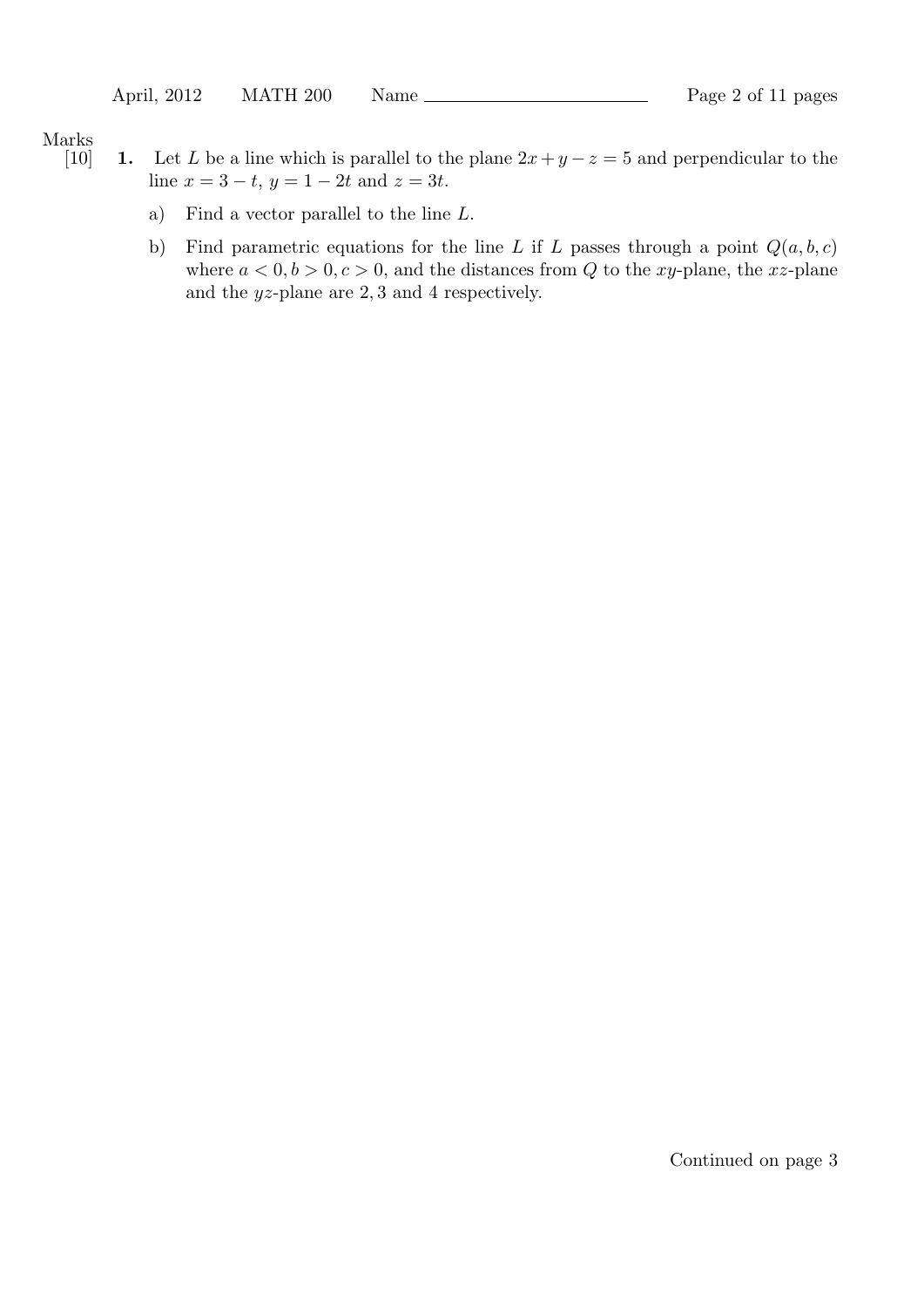April, 2012 MATH 200 Name Page 3 of 11 pages

- [10] **2.** Let  $z = f(x, y) = ln(4x^2 + y^2)$ 
	- (a) Use a linear approximation of the function  $z = f(x, y)$  at  $(0, 1)$  to estimate *f*(0*.*1*,* 1*.*2)
	- (b) Find a point  $P(a, b, c)$  on the graph of  $z = f(x, y)$  such that the tangent plane to the graph of  $z = f(x, y)$  at the point *P* is parallel to the plane  $2x + 2y - z = 3$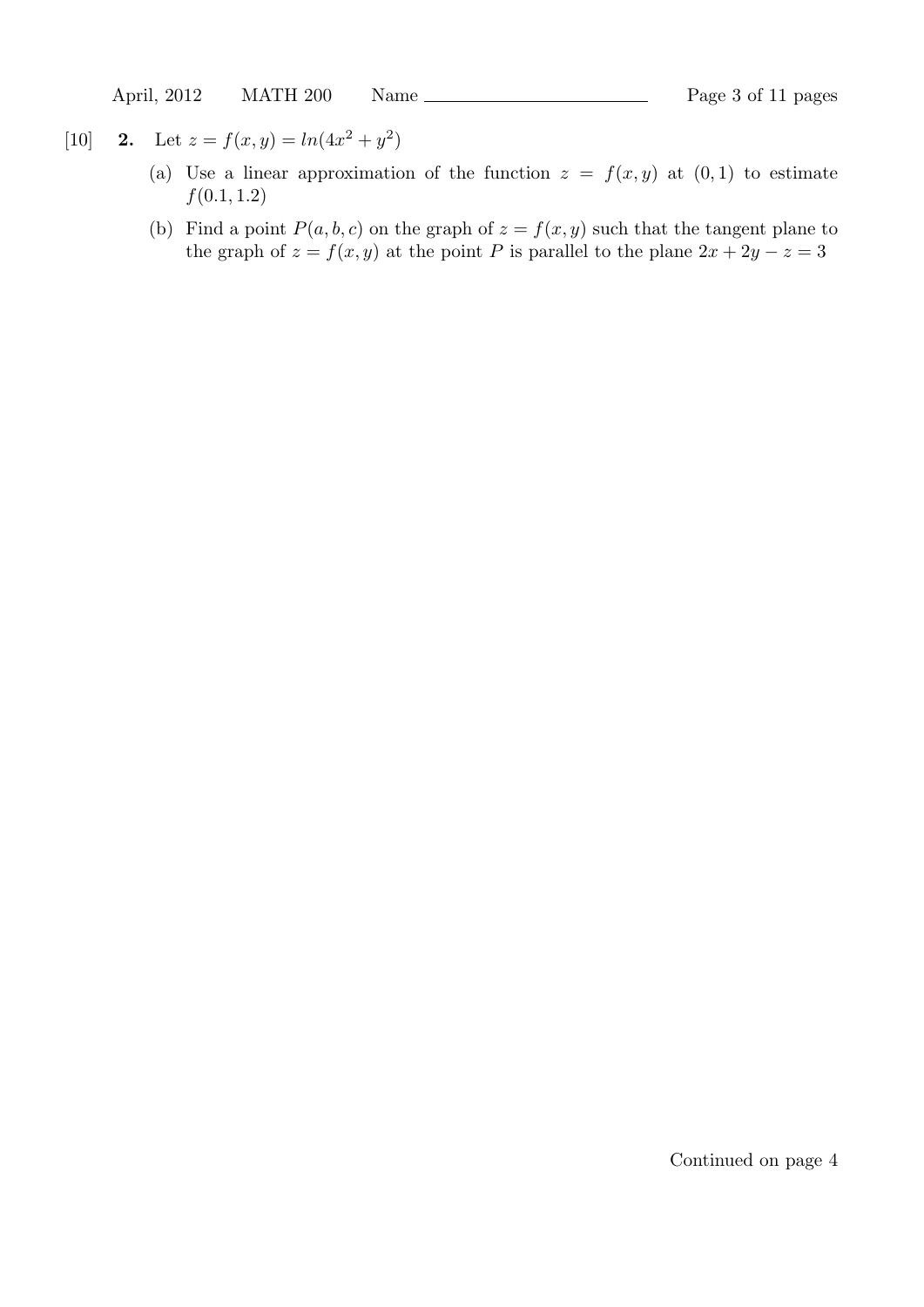# [10] **3.** Let  $z = f(x, y)$ , where  $f(x, y)$  has continuous second-order partial derivatives, and

$$
x = 2t^2, y = t^3, f_x(2, 1) = 5, f_y(2, 1) = -2, f_{xx}(2, 1) = 2, f_{xy}(2, 1) = 1, f_{yy}(2, 1) = -4.
$$
  
Find 
$$
\frac{d^2z}{dt^2}
$$
 when  $t = 1$ .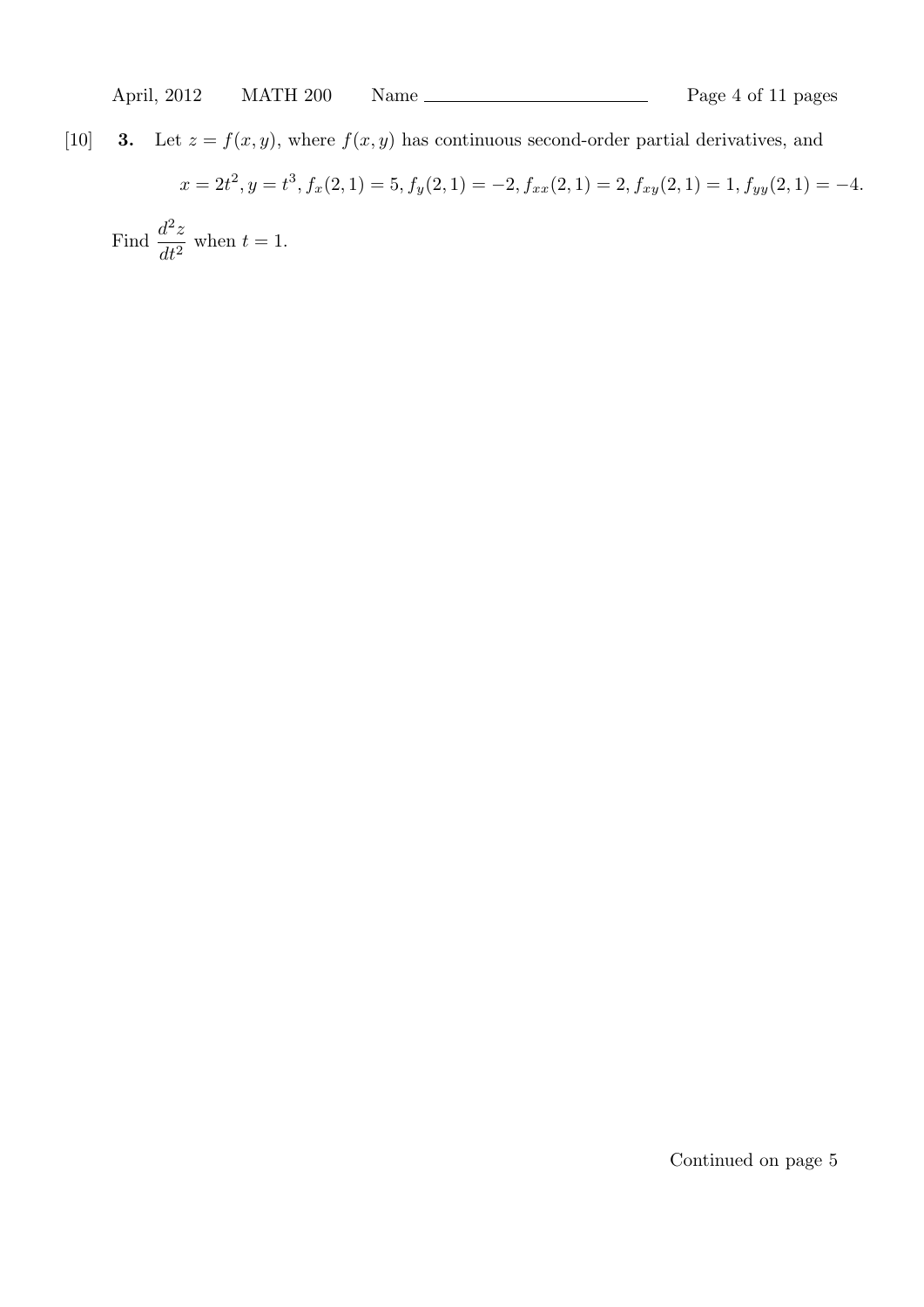- [10] **4.** The temperature at a point  $(x, y, z)$  is given by  $T(x, y, z) = 5e^{-2x^2 y^2 3z^2}$ , where T is measured in centigrade and  $x, y, z$  in meters.
	- (a) Find the rate of change of temperature at the point  $P(1, 2, -1)$  in the direction toward the point  $(1, 1, 0)$ .
	- (b) In which direction does the temperature decrease most rapidly?
	- (c) Find the maximum rate of decrease at *P*.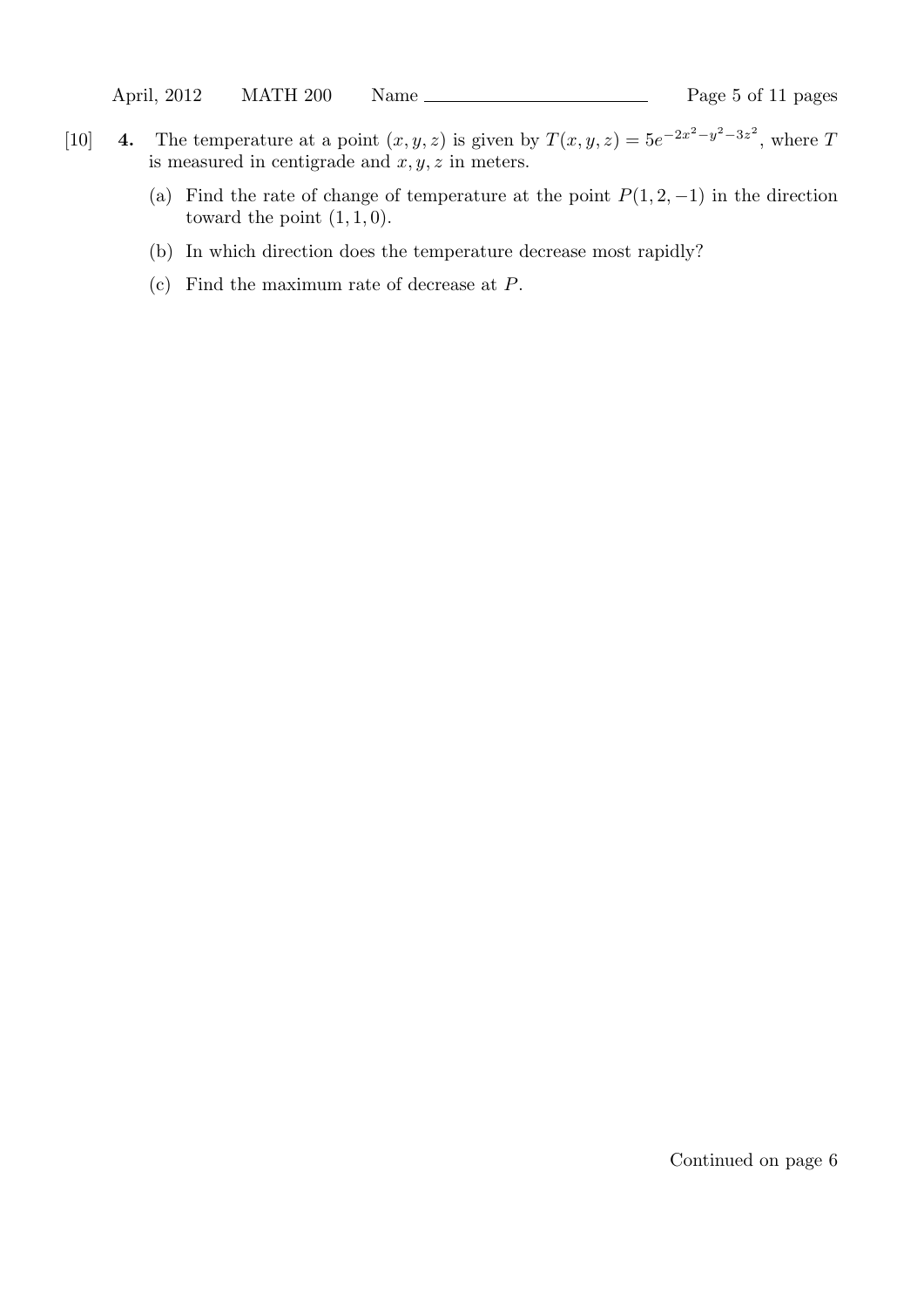- [10] **5.** Let C be the intersection of the plane  $x + y + z = 2$  and the sphere  $x^2 + y^2 + z^2 = 2$ .
	- (a) Use Lagrange multipliers to find the maximum value of  $f(x, y, z) = z$  on *C*
	- (b) What are the coordinates of the lowest point on *C*?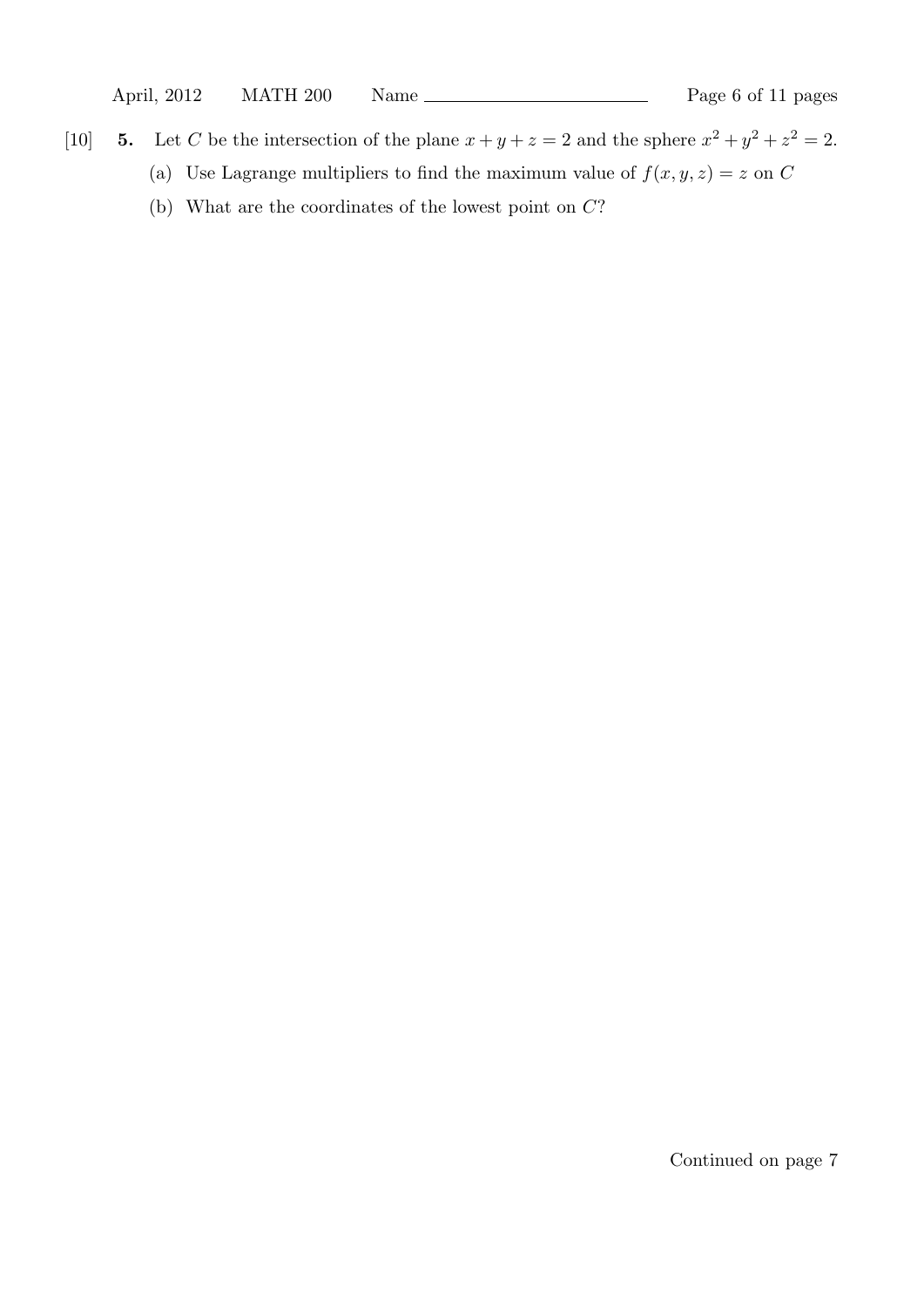[10] **6.** (a) Combine the sum of the iterated integrals

$$
I = \int_0^1 \int_{-\sqrt{y}}^{\sqrt{y}} f(x, y) dx dy + \int_1^4 \int_{y-2}^{\sqrt{y}} f(x, y) dx dy
$$

into a single iterated integral with the order of integration reversed.

(b) Evaluate I if 
$$
f(x, y) = \frac{e^x}{2 - x}
$$
.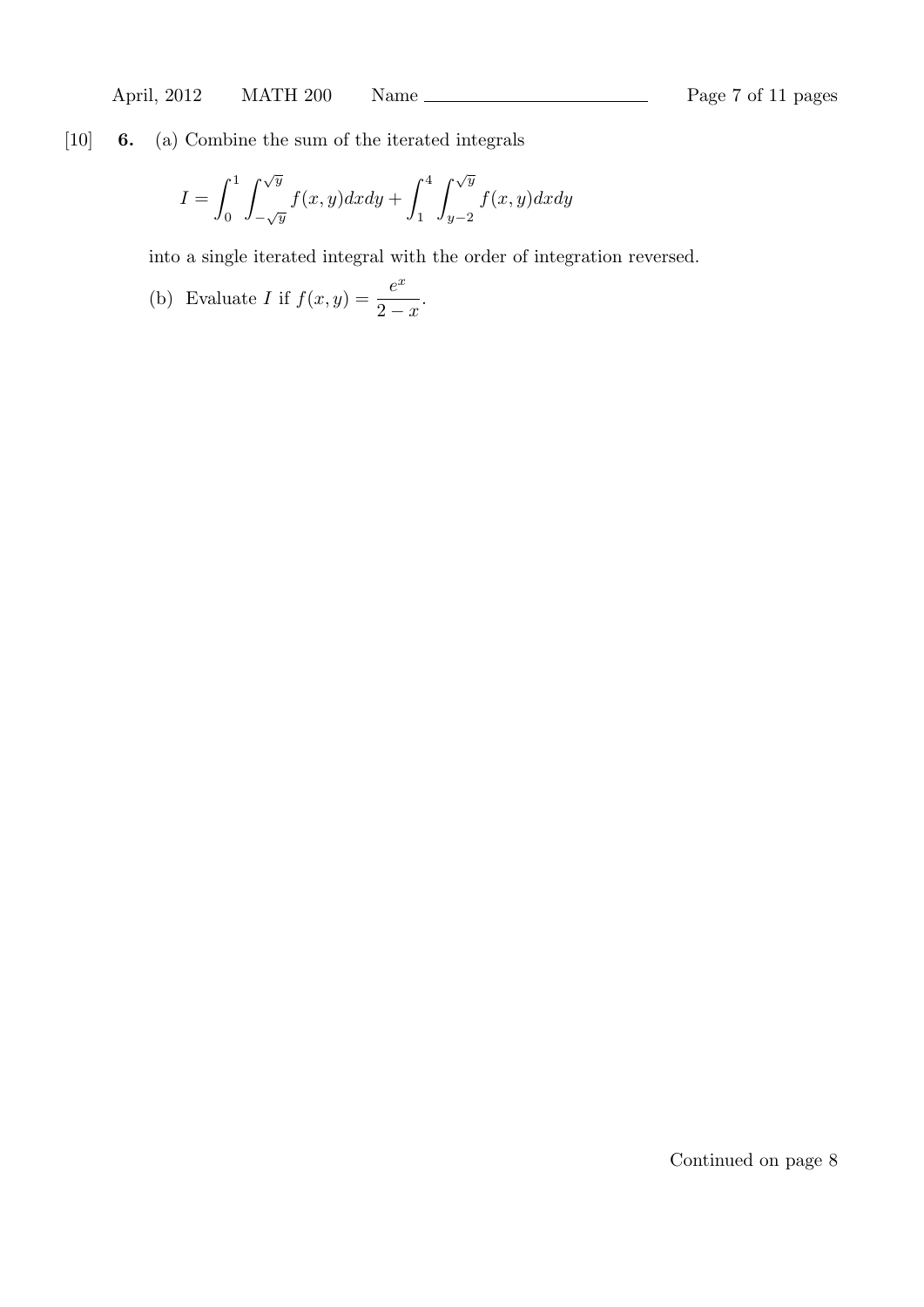## [10] **7.** The average distance of a point in a plane region  $D$  to a point  $(a, b)$  is defined by

$$
\frac{1}{A(D)} \iint\limits_{D} \sqrt{(x-a)^2 + (y-b)^2} \ dx dy
$$

where  $A(D)$  is the area of the plane region *D*. Let *D* be the unit disk  $1 \geq x^2 + y^2$ . Find the average distance of a point in *D* to the center of *D*.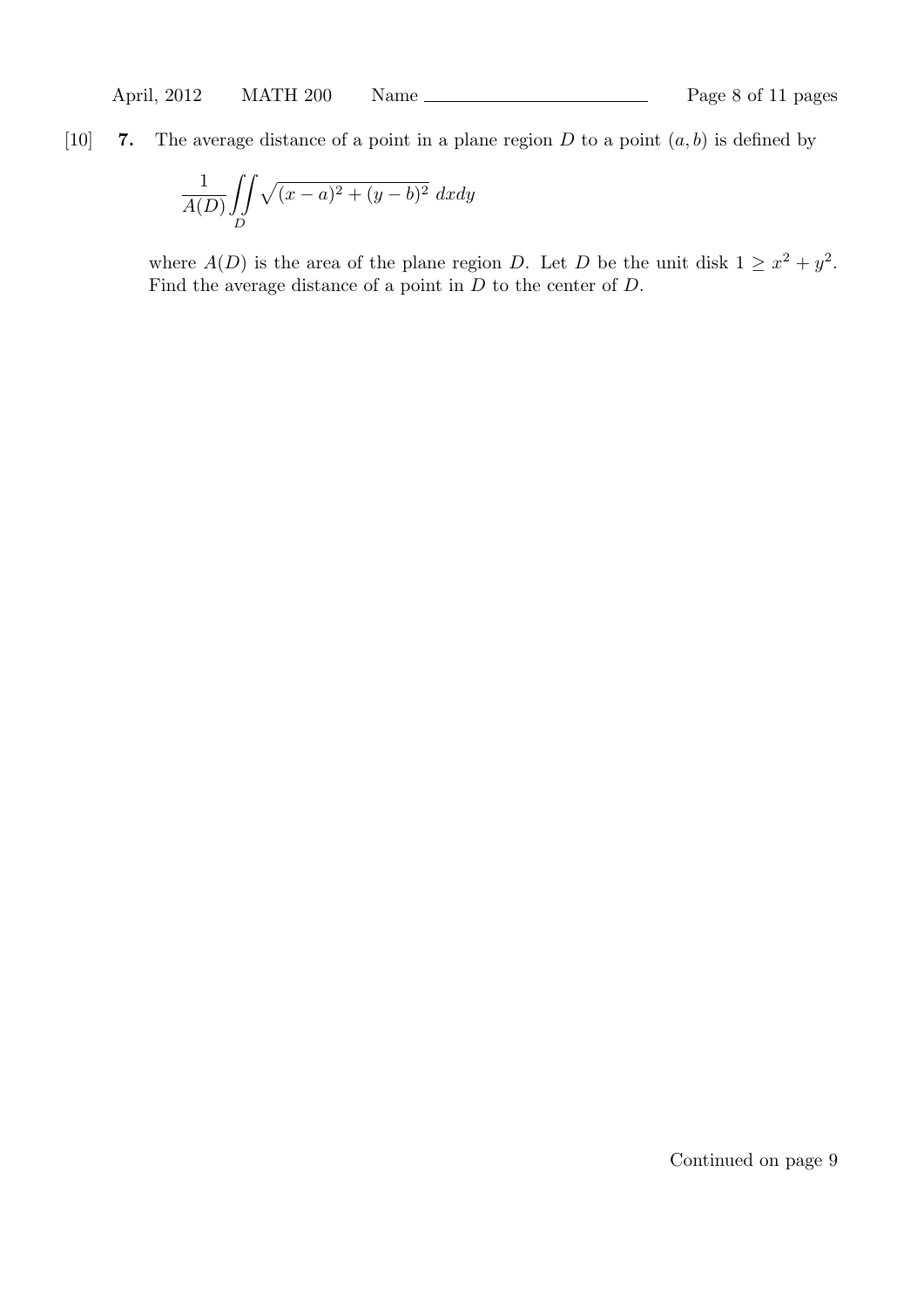[10] **8.** Let *E* be the region in the first octant bounded by the coordinate planes, the plane  $x + y = 1$  and the surface  $z = y^2$ .

Evaluate  $\int$ *E* ∫ *zdV* .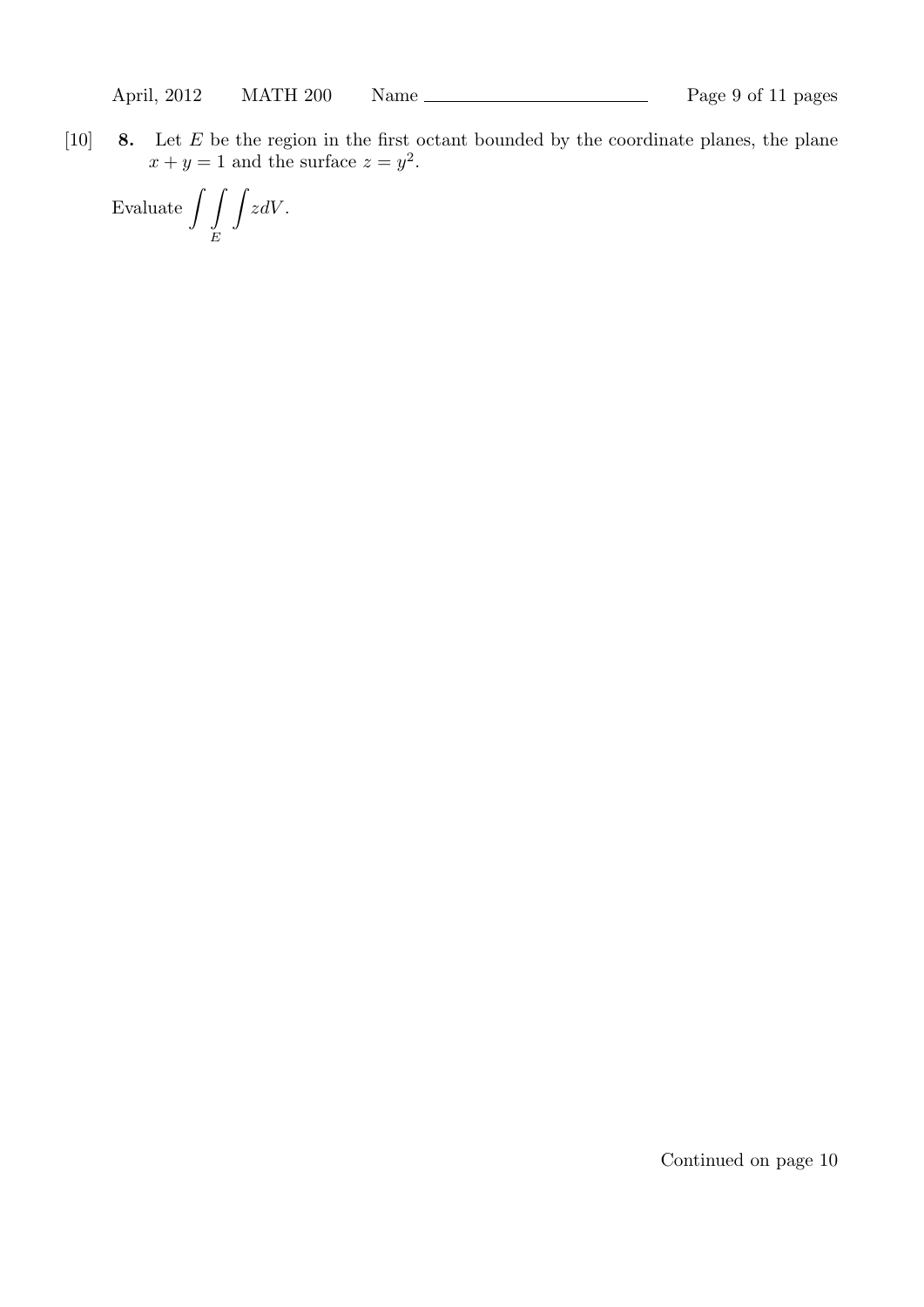[10] **9.** Let *E* be the smaller of the two solid regions bounded by the surfaces  $z = x^2 + y^2$ and  $x^2 + y^2 + z^2 = 6$ .

Evaluate 
$$
\int\int\int\int (x^2 + y^2) dV.
$$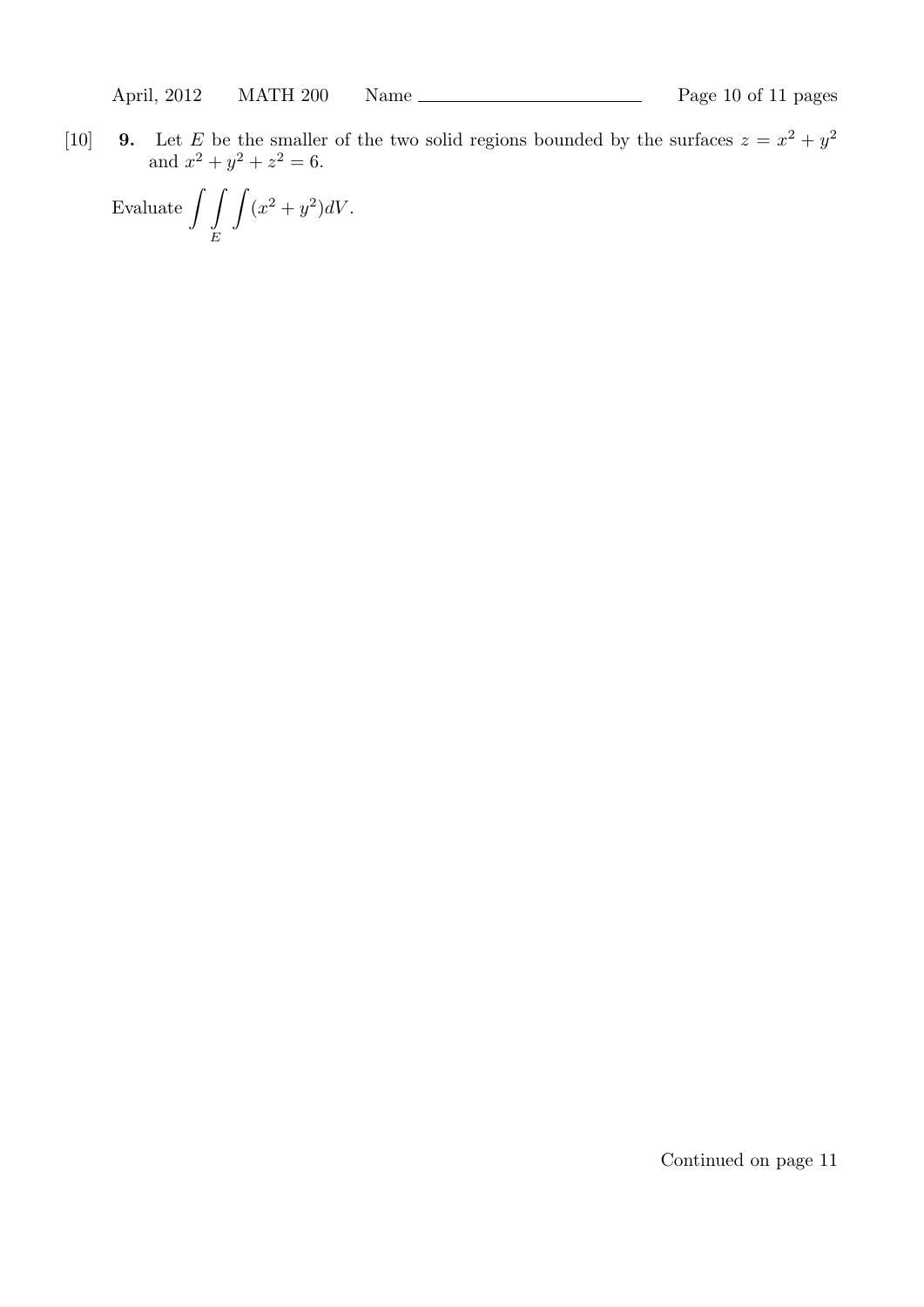April, 2012 MATH 200 Name Page 11 of 11 pages

[10] **10.** Evaluate  $I = \int \int \int_{R^3} [1 + (x^2 + y^2 + z^2)^3]^{-1} dV$ .